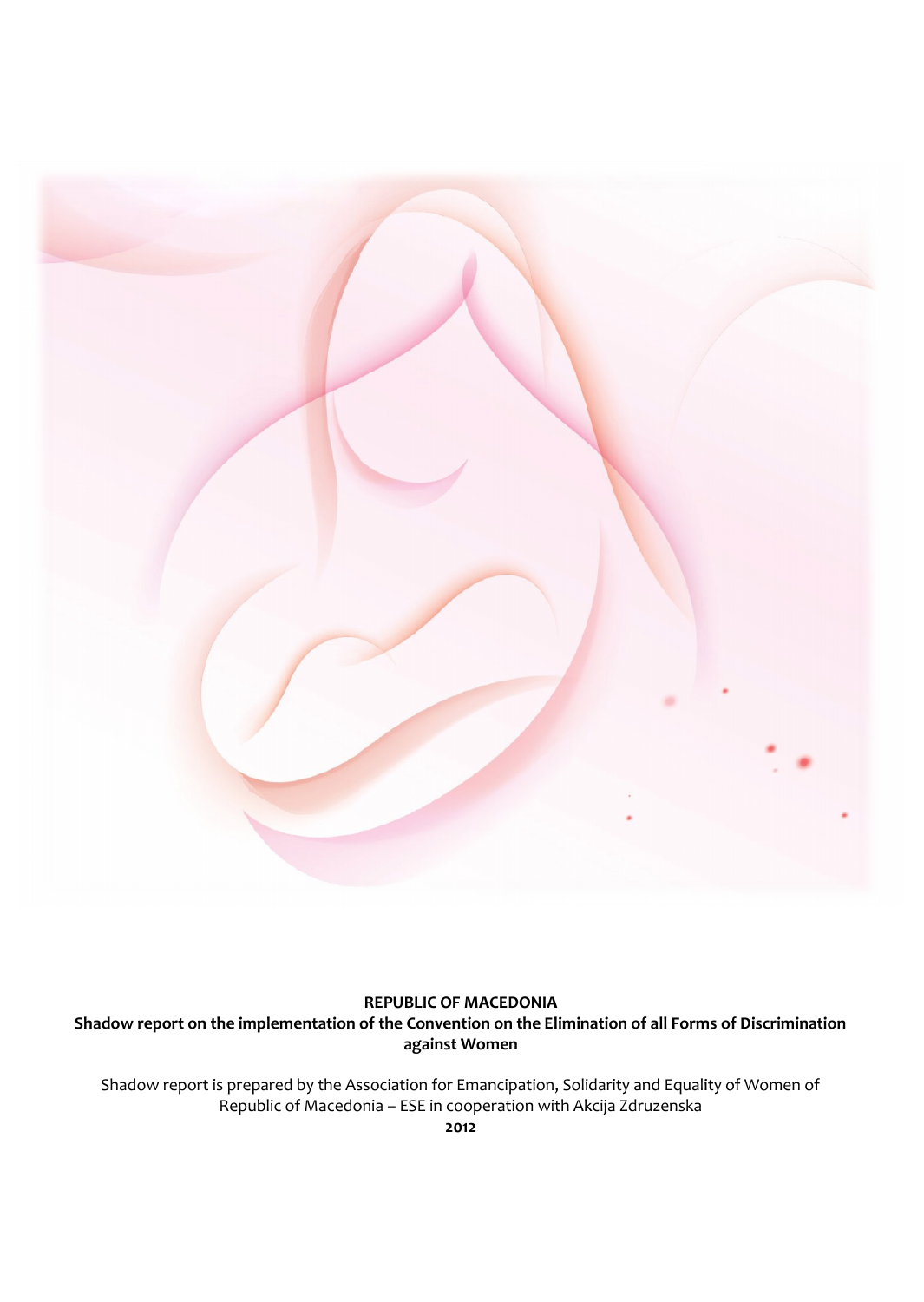### **METHODOLOGICAL NOTES**

This report aims to represent the situation in relation to the level of compliance of the national legislation with the provision of the CEDAW Convention, as well as other relevant international treaties, the factual situation with regard to the discrimination against women in all spheres of society and provide insight in the achieved progress i.e. actions undertaken by the state upon the Concluding Comments of the UN CEDAW Committee issued in the last round of reporting by the state. In the light of preparation of this report different sources of knowledge and methodological procedures were used. The following methodological procedures were conducted within the legal and factual analysis of CEDAW: content analysis; national survey; focus groups and individual interviews and request for collecting public information data. The following civil organizations contributed to the drafting of this report: Women association "Bojana", NGO "LIL ", Organization of women in the city of Skopje, Association of friendship among Turkish women, Women's Forum Tetovo, Polio plus, Republic centre for supporting the people with mental disability -Poraka, HOPS, Association of young lawyers, Open Gate and H.E.R.A., Coalition for sexual and health rights of the marginalized communities.

## 1. Legal harmonization

In order to establish the normative harmonization, the Constitution, 14 other laws and other regulation were used as sources of our findings. The existing legislation valid until July, 2012 was analyzed, as well as other relevant legislation adopted later, which impact the status of women in the country.

## 2. Factual Status of women

Several methodological methods for surveying and collecting the necessary findings were used to establish the factual situation of women: women from different ethnic background, different age, geographic origin and belonging to urban and rural areas, including different marginalized groups of women; gathering available public data; use of secondary sources (statistics, reports, studies, surveys etc.) and data gathered from relevant civic organizations.

## **Article 1- DEFINITION OF DISCRIMINATION**

**The definition on discrimination in the national legislation is partially harmonized with the definition from the Convention.** The definition of the notion in the Law on Equal Opportunities of Women and Men does not include the elements which define both direct and indirect discrimination, as well as areas of societal life in which the woman is protected from discrimination and the grounds for discrimination; therefore it needs to be completely harmonized with the definition stipulated in the Convention.

## **Article 2-CONSTITUTIONAL AND LEGAL REGULATION OF DISCRIMINATION AGAINST WOMEN**

**The established mechanisms for legal protection from discrimination are not functional.** Court protection is not used at all, the Ombudsman does not keep record of complaints based on gender discrimination, and the Anti-discrimination commission encounters a range of problems given that it is the first year of its functioning. The legal representative was not functional for four years after being regulated by law as mechanism to establish the unequal treatment of men and women. Only one outreach activity has been implemented to inform the women about the possibilities and mechanisms for protection from discrimination. **The state should take measures and activities to provide efficiency and effectiveness of all mechanisms for legal protection from discrimination.**

**The Law on Equal Opportunities of Women and Men (2006) and the respective obligations arising from the law are not treated seriously by the competent institutions and therefore it is not being implemented.** Precise methodology to monitor and report about the implementation of the Law on the part of the Sector for equal opportunities was neither developed, nor the secondary legislation which defines the necessary procedures for functional implementation of the Law. The implemented activities for strengthening of the machinery do not provide for the solution of the issue in a systemic manner and result in strengthening on individual level, while programs in gender mainstreaming for policy-makers are neither foreseen nor implemented<sup>1</sup>. Implementation of the respective law on local level was also ineffective due to the small extent of taken measures and activities, most of them initiated and financed by the civic society and

<sup>&</sup>lt;sup>1</sup> Akcija Zdruzenska, Report about the monitoring of gender equality policies in R. Macedonia, December 2010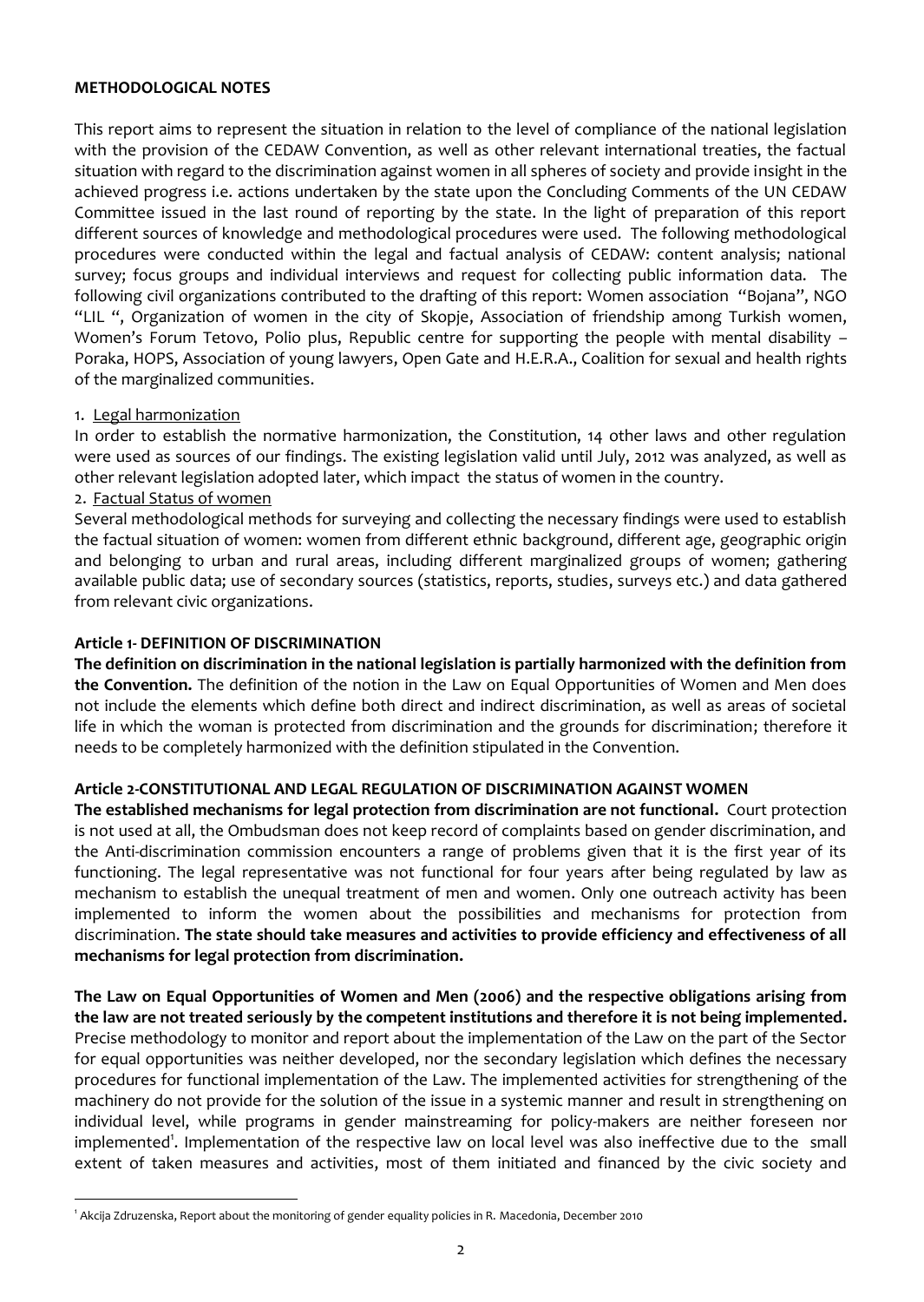donors, and lack of coordination and mutual shift of responsibilities within the institutional structures and dysfunctional machinery<sup>2</sup>. There is even more concerning trend of serious marginalization of the new Law on Equal Opportunities of Women and Men, adopted in January 2012. Its adoption has not been accompanied with any promotional activity, while the implementation of the technical provisions in accordance to the prescribed dynamics was not respected by a single institution, including the Government. **The state should develop a system for promotion of obligations, monitoring the application and assessment of results and effects from the implementation of the Law on Equal Opportunities of Men and Women.**

**The development and planning of annual operational plans for realization of the National plan for gender equality is determined by the financial resources of international organizations and donors and there are no established procedures for accountability and responsibility regarding their implementation.** The majority of the items in the annual plans for equal opportunities of women and men do not foresee funds for their implementation, whereas for the biggest part it is stated that it shall be/are provided from foreign assistance. There are many other unrealized assumptions for their successful implementation<sup>3</sup>. The foreseen institutional structure for coordination, cooperation and monitoring the effects from the implementation of the Plan, has not been established<sup>4</sup>. Unfortunately, this practice has continued. The Inter-sectoral consultative and advisory group for equal opportunities of women and men was not established by the Government in accordance with the prescribed dynamics of the new Law on Equal Opportunities for Women and Men (2012), while appointed members do not reflect the diversity criteria<sup>5</sup>. Despite the lack of capacities, the coordination, technical and administrative support to this body is foreseen to be provided by the Ministry of Labor and Social Policy. The absence of consultations that ensure the participation of all responsible and interested parties continued in the process of drafting the most recent policies related to the equal opportunities of women and men. The 2013-2020 Strategy for Gender Equality, was drafted in extremely short period, while the process has not been publicly opened for contribution and input. **The State should provide the necessary adequate resources (including finances) for implementation of the laws and policies in the area of gender equality. The Sector for equal opportunities should introduce procedures for accountability and responsibility in implementing the annual operational plans for realization of the gender equality policy.**

## **Article 3- STATE MACHINERY FOR ADVANCEMENT AND PROTECTION OF WOMAN'S RIGHTS**

The sector for equal opportunities does not possess executive competence<sup>6</sup> and capacities to develop, **monitor, assess and inform about the policies for protection from discrimination and promotion of the rights and status of women. The guidelines that serve to explain the role and tasks of the machinery and other entities which are competent for realization of the goal of the law have not been developed and promoted.** This directly affects the visibility of the state machinery for gender equality and the work of the institutions involved within. On national level, there are no formally prescribed duties, tasks and authorizations for the coordinators for equal opportunities and there is a need for strengthening of their capacities<sup>7</sup>. Some of them are not informed or consulted before they were appointed; some of them have very basic, whereas some have advanced level of perception and knowledge about gender equality; some

<sup>&</sup>lt;sup>2</sup> Akcija Zdruzenska, Monitoring the application of the Law on Equal opportunities for Women and Men within the units of local self-government in RM, 2008

<sup>&</sup>lt;sup>3</sup> Lack of application of the principle for gender perspective as strategy and policy for gender equality, absence of clear procedures about consultations with all responsible and involved parties regarding the planning and procedures for accountability and responsibility for implementation of the operational plans; contribution of the coordinators for equal opportunities towards the creation of the annual operational plans for areas which are under the competence of the ministries due to the limited expertise and insufficient capacities.

<sup>4</sup> NAPGE foresees initiating and establishing inter-ministerial and inter-departmental groups for monitoring the NAPGE implementation, as well as initiating and forming a trilateral body for cooperation and monitoring of NAPGE with representatives of the state institutions, the civil sector and the international organizations; Developing and improving the indicators for change, if required; Reporting to the Parliament on the achieved objectives, difficulties and lessons learned in the implementation of NAPGE

<sup>&</sup>lt;sup>5</sup> According to article 10, the Government should establish a mechanism that will promote and monitor the concept of inclusion of gender aspects in the general and sectoral policies of all public institutions in cooperation with the social partners and institutions, monitor the progress of harmonisation of the national legislation with the legislation and standards of the European Union in the area of gender issues, participate and give instructions in the preparation of the Strategy for Gender Equality and monitor the periodical reports of the institutions. It should be comprised of officials/managing civil servants, representatives of civil organisations, employers associations, experts, of local self-government, labour unions and other entities.

<sup>&</sup>lt;sup>6</sup> Akcija Zdruzenska, Report about the monitoring of gender equality policies in R. Macedonia, December 2010

<sup>&</sup>lt;sup>7</sup> Report about the established situation and recommendations for further development and cooperation of the coordinators for gender equality on national level, available at http://www.mtsp.gov.mk/WBStorage/Files/Finalen%20izvestaj%20so%20preporaki.doc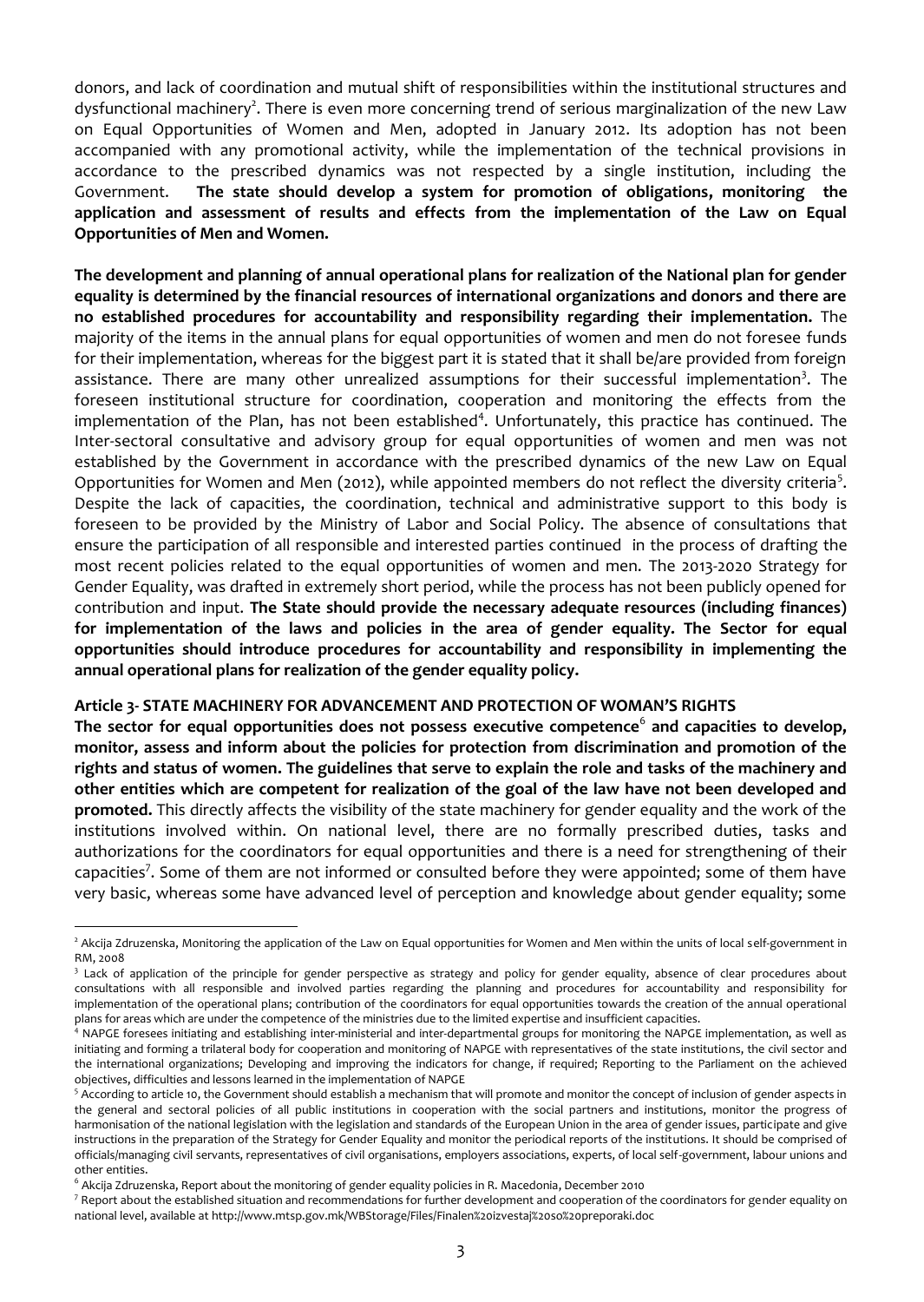of them are not familiar with the content and the mandate regarding action plan for gender equality; nonenaotfothe happponienpleade cloand annual r their workT, hoetoP.arliamentary commiptopolet wo mitoèoqsu ails on o<sup>6</sup>. Diveriyn **g** ctthine eperiod from  $2\sqrt{2008}$ , 1the Parliament of RasMenaiceewelooghiteotal of 1849 has  $\sqrt{s}$ , own hereinteens reviewed lafiw $\frac{d^2m}{d^2}$  nd submitted apomileynofilmatenThesere is a highno-heavned tionofnality and inactivith eo state machinery on loAppolroloxime la taes yw 780 percent have not pr work programs, and lfonolfy the en haave taken some measures and activities coordinators are people who are already employed in the municipal a not been given form al authorization a<sup>1</sup>n **dhes pseeccifieer out analis one popprom**teum tisties sho develop and promote guidelines for explanation of the roles and ta Addition, alt lye state should provide adequate autonomeys, ou inodbeen pende strengthening ptehretise of the state machinery towards provision of pro and promotion of rights and status of women.

#### ArticleTEMPORARY SPECIAL MEASURES

Special interim measures, except in the area of poletgi**aally pare scipiabe o**r any of the other areas, and those are not being used as policy to real menThe state only made effort to regulate these measures in the Law and Men. The manion these measures are prescribed is quite unclear and and ambiguous, i.e. the mand and and an the manner and areas in which those measures cTahnenbeefoi**xnete peot**luwcie**ts** a regard to the political participation of women, interimspecial measures ha veneither been introduced in any other area by law, nor the effects from alreedodelyenimaps!seenTha oenseletatenea should dtroductee rismpecial measures in all spheres as systoefmitice pfoal city afle equality of women and men.

#### Article FSADITIONS AND FAMILY UPBRINGING

Thebiggest concelated the increased trend of promoting regressive traditional models division of roles and family values through interventions in laws and media campaigns supported with significant Rfeenhadtiinveellyfarbhinoingwhtahnecebsudage stipulated in the law on Child Protection for havin $\frac{1}{9}$ wahisbcwnede thated annulled by the Constitutional court as diaspoprimciantaio onryonduthetow hibe be nitoen the cou<sup>n</sup>itrichided mements de by the exper-gosoværn**d** monemal organizations about possible. negative effects from awarding such big allowances under conditions incomes of women and lack of service  $\mathring{s}^4$ , that a kine to an engof the hilve of the returning the women to reproductive roles, were not taken indenhanced exprestmention hef retrograde and promotion of retrograde and p traditional relations amongismen and indontende robogenes sages contained in the go cam-apigns for promoting the imp<sup>ol</sup> felam portang in the importance and we children and the values of the family, whereby the accent should be the tradition of the Macedonia**h fraa**miyly cansildremily children foeiwaendseansee essential component of the nation s wellbeing, children are our best selefsteem and makes us feel younger, creation of netw mlilifye ibsriang meatuus society, the family is the support in life, platthoisismonsteaxttsisfradsmohtohme.ed the governmental campaign for explaining the harmful commsequences in the context of protecting the health of the woman, and the key r

Choose y loi tue have a right atroo£ uclhio oit ehighly ide-bilfoeginchaelt oprrioc, ay novoit ho o tmine l messages from the tshteaitre parbout their prurpose of the information is to show

 $8$  Since the key authorizations under the competence of this committee are only eopias the promotion of the promotion of the computation of the such as the legislation of the legislation of the legislation of the legisla monitoring the implementation of policibes obygother a meet and tared botanelopment of recommendations for <sup>9</sup> Until A2p0r1h

 $^{10}$ Proposal for Law on Dompeospicos aVlisolfecnce hanges of the  $\tt LE$ albe.ortoReal,alCaionochessnLEaquual Opportunities of ' and Menoposallafworon Budget

 $^{11}$ Akcija Zdruzenska, Monitoring the application of the Law on Equal opportuneit $\mathfrak k$ eosvefonrm Welonmenn ar RM, 2008

 $^{12}$ Introduced in municipalities with na $2$ uptar gniowth lower than

 $13$ Labor Metarikh the Former Yugoslav Repub-Balban Marcset of toutiea, CE outroober 2009

<sup>14</sup>From 84 municipalities in RM, only 33 have public or private kindergartens

 $15B$ ureau for public procure (No. 13/20 $\sigma$ a) ie ab we we know the available at  $15B$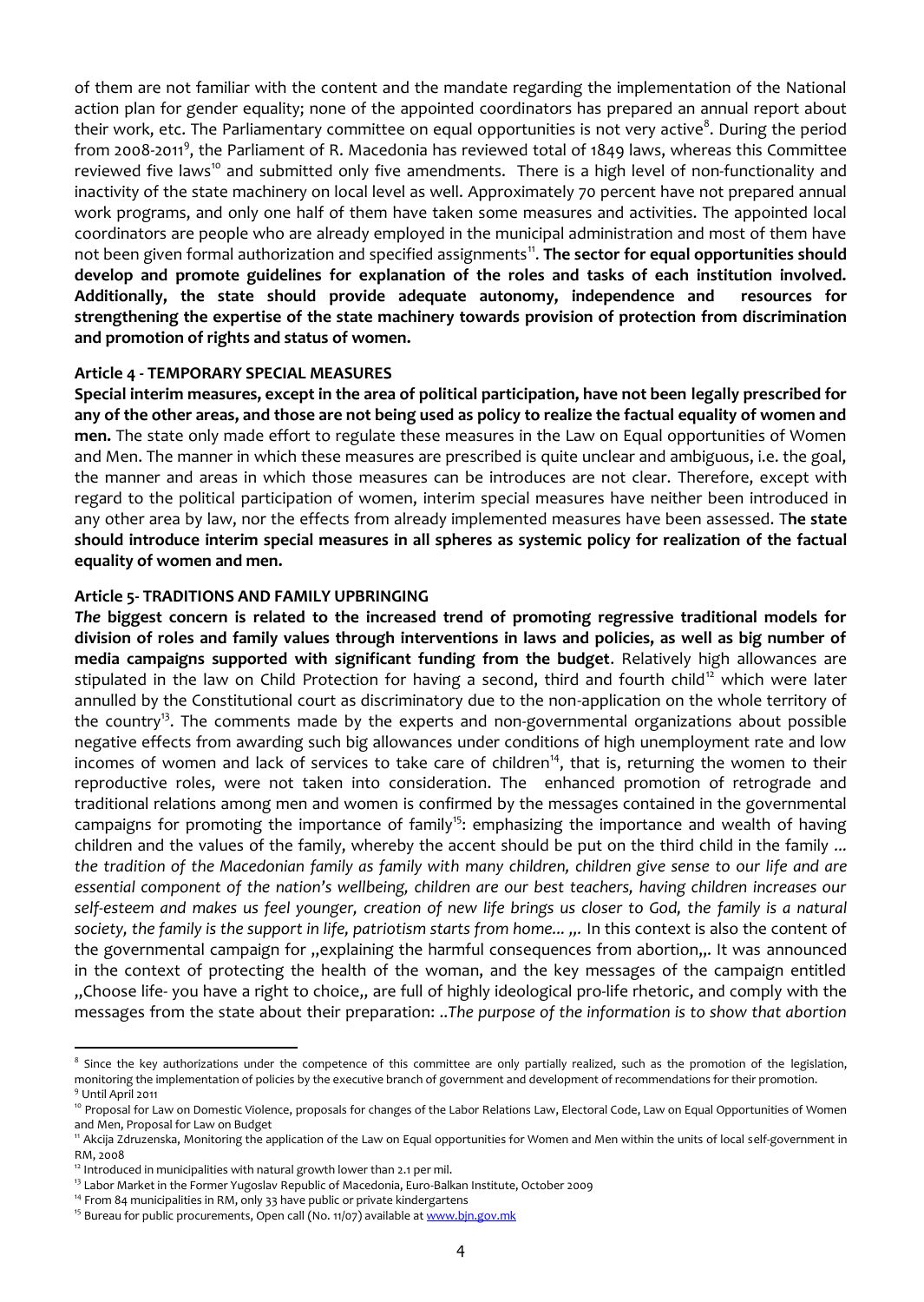*means taking the life of already formed living organism.* ... *Messages which indicate that creation of one's own* offspring is God's blessing and biggest wealth of one family. "These campaigns were broadcast for a long period of time on most on the national and local media and the state allocated significant budget funds, which is not the case with the activities and measures from the policies for promotion of gender equality and women's rights, which are largely realized with foreign assistance. The most recent analysis conducted by the Broadcasting Council<sup>16</sup> shows significant absence of gender sensitivity in the program concepts and content of the broadcasters. **The state should take adequate measures that reduce the traditional models of roles division and family values and to reexamine the effects from the campaigns which promote family values and protection of the woman's reproductive health.**

## **Article 6- VIOLENCE AGAINST WOMEN**

## *a) Prostitution*

**There is serious violation on the part of the state institutions with regard to the women who provide sexual services**. Prostitution is still treated as an individual problem in our country and there is complete absence of official response to this phenomenon. The inexistence of adequate system for protection and processing the cases of violation of their rights, especially when it is done by authorized officials, results in discouragement of sexual workers, i.e. non-reporting of these cases to the competent institutions. **The state should take measures for sanctioning all serious violations of human rights of women who provide sexual services, in particular violations made by the state institutions.**

**There are neither special programs for social protection of women who provide sexual services, nor measures to eliminate health and safety risks of these women.** These aspects are completely provided by the non-governmental sector in the sense of provision of the following: free gynecological check-ups regardless if they have health insurance coverage; free, voluntary and confidential testing for HIV/AIDS, support for obtaining personal identification documents, health insurance as well as exercising the social welfare rights in front of the competent institutions. S**pecial programs for support and assistance to women who provide sexual services need to be introduced, especially with regard to the provision of social protection and elimination of health and safety risks.**

## *b) Trafficking in women*

**The state has failed to fully enforce the national legislation on trafficking, including the prosecuting and punishing of the perpetrators.** The state made limited progress with regard to the implementation of legislation on human trafficking in 2009. In addition, during this period there is no single completed court procedure in which perpetrator of human trafficking was convicted. In 2010, the number increased to 21 convicted persons in procedures for human trafficking. **The state should fully enforce the national legislation of trafficking and ensure that effective prosecution and punishing of the perpetrators is provided.**

**The state has not allocated funds for realization of the preventive activities and provision of assistance and support to women victims of trafficking.** The preventive activities stipulated in the relevant strategic documents  $17$  are not implemented due to the lack of financial resources provided. The activities from these strategic documents are usually implemented by citizen associations, which are financed by foreign donors, and insignificantly by the competent state institutions. The Program for resocialization of children victims of trafficking is not implemented because of the lack of financial and human resources. The state partially allocates funding to provide the necessary protection of victims of human trafficking. The fact that the operation of the state shelter is not completely financially supported by the state presents a major concern. Most of the funding needed for its operation, i.e. 83% are provided by the two non-governmental organizations which provide services in the shelter<sup>18</sup>. The continuation of these practices can be shown within the process of development and adoption of the 2013-2016 National strategy for combating trafficking , since it was neither included in the revision of the previous 2009-2012 strategy 2009-2012, nor appropriate financial resources for its implementation were foreseen and allocated.

**The state should allocate adequate resources (including finances) for implementation of the preventive activities from the relevant strategic documents and provide the necessary assistance and protection for victims of human trafficking.**

<sup>&</sup>lt;sup>16</sup> Broadcasting Council, Gender and TV Programs, Report on the gender analysis of representation of women and men in the program concepts and content of the media

<sup>17</sup> National action plan to combat human trafficking and illegal migrations (2009-2012), the Action plan to combat trafficking in children (2009-2012)

 $18$  Report, Otvorena porta (information obtained for the needs of preparing this shadow report)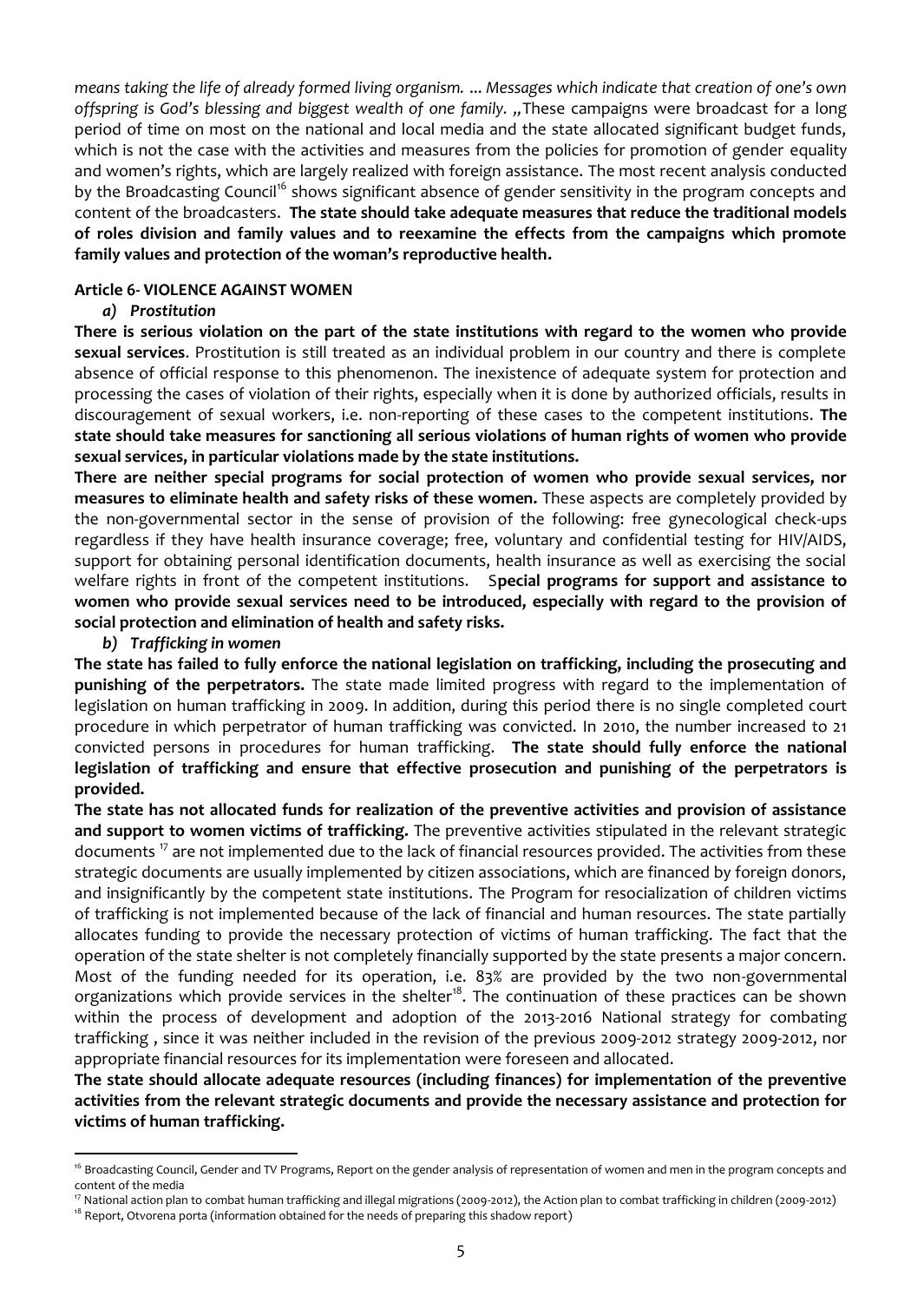**There is a lack of coordination between the relevant bodies for implementation of the National strategy and Action plans.** For example, in 2011 the Secretariat of the National Commission has held only two sessions. **The state should take measures to increase the level of coordination between all relevant stakeholders in the implementation of the National strategy and action plan.**

#### *c) Domestic violence*

**There is a trend of continuously high prevalence of domestic violence in a period of the last ten years<sup>19</sup> . The implementation of the National strategy for prevention of domestic violence (2008-2011) was exclusively dependant on foreign financial assistance, while the newly adopted National strategy for prevention of domestic violence (2012-2015) does not have financial plan for implementation of the foreseen activities.** The 2008-2012 National strategy for protection from domestic violence is implemented through the realization of the project "Strengthening the national capacities for protection from domestic violence $H^{(20)}$ . This practically reduced the state policy to project activities, which are implemented by different international organizations. The results from the implementation of the National strategy are measured through the reports about the implementation of the same project. **The state should provide funds for implementation of the 2008-2011 National strategy for domestic violence 2008-2011 and the new 2013-2016 National strategy.**

**The measures for protection are provided in non-unified manner and are not available on the whole territory of the country.** The measures for protection, as stipulated in the Law on Family (provision of adequate health care, psycho-social intervention and treatment, provision of necessary accommodation for the victim of domestic violence, provision of free legal assistance) are not provided completely and on continuous basis, and according to previously established standards and criteria. This situation is substituted by the services which are traditionally provided by civic organizations<sup>21</sup>. The number of state shelters has been reduced. Namely, the number of shelters from 7 in 2009 was reduced to 4 in 2011. There are two organizations in the country which provide urgent accommodation for a period of 24-28 hours and they are both placed in the capital of the country.**The state should take measures for effective protection of victims of domestic violence on continuous basis on the whole territory of the country.**

**Restraining orders for protection from domestic violence are not affirmed and used, especially on local level.** The restraining orders for protection, which are essential part in the provision of civil legal protection to victims of domestic violence, have been insufficiently affirmed and applied by the competent institutions, especially on local level due to lack of knowledge and non-understanding of their nature and purpose. **The state should take measures for affirmation of restraining orders for protection from domestic violence, in particular on local level.**

### *d) Rape*

**There is no established system for prevention and protection for victims of rape.** The rape as severe form of violence against women is not treated adequately and no preventive or protective measures are realized by the state institutions and civil society organizations. There is no research conducted about the prevalence of this phenomenon and its characteristics in the country. The work and experience with victims of domestic violence and trafficking has shown that this form of violence against women requires that the state takes separate systematic measures. **The state should take immediate measures to treat rape as form of violence against women and provide adequate assistance and support for the victims.**

### **e) Psychological harassment (mobbing)**

**There is no adequate legislative regulation of the psychological harassment, particularly regarding the forms of manifestation; the mandate of the responsible institutions and the procedures for protection of** victims. There is a high prevalence of mobbing. According to the latest data<sup>22</sup> every second woman (57%) has suffered psychological harassment or mobbing at her workplace. However, only 20% of them have

<sup>19</sup> Survey about the dark figures of domestic violence, 2000 (psychological – 61,5%, physical-23,8 and sexual -5% ; Research - Life in shadow, **2007** (psychological- 56,4%, physical -17,7% and sexual 10,6%) and survey carried out for the needs of this shadow report, 2010 (psychological - 64.80%, physical - 27.70%, and sexual - 13.80%) all conducted by the Association ESE. In the period 2006-2011, as result of domestic violence 12 women were killed by their male partners in the period, which illustrates the seriousness of the consequences suffered by the victims of domestic violence. In the same period Ministry of interior<sup>19</sup> has registered 9 criminal acts "attempt to murder"

<sup>&</sup>lt;sup>20</sup> This project was financially supported by the Kingdom of Netherlands and the UN agencies (UNDP, UNICEF, UN WOMEN, SZO and UNFPA). For the project realization, USD 500.000 were foreseen for 2009 and USD 760.596 for 2010

**<sup>21</sup>** The Centre for legal assistance at ESE is the only resource, which provides free legal assistance and representation to victims of domestic violence continuously in the past 10 years. So far, the state has not provided funding for its sustainability, although the state is using the centre as substitute for the non-existence of state service for free legal assistance of this type. From 2002 to 2012, total of 2859 women approached the centre, total of 1282 petitions were prepared, 106 criminal charges were filed and free representation was provided to 173 victims of domestic violence

<sup>&</sup>lt;sup>22</sup> Research: "Violence against women at the work place", 2010 Association ESE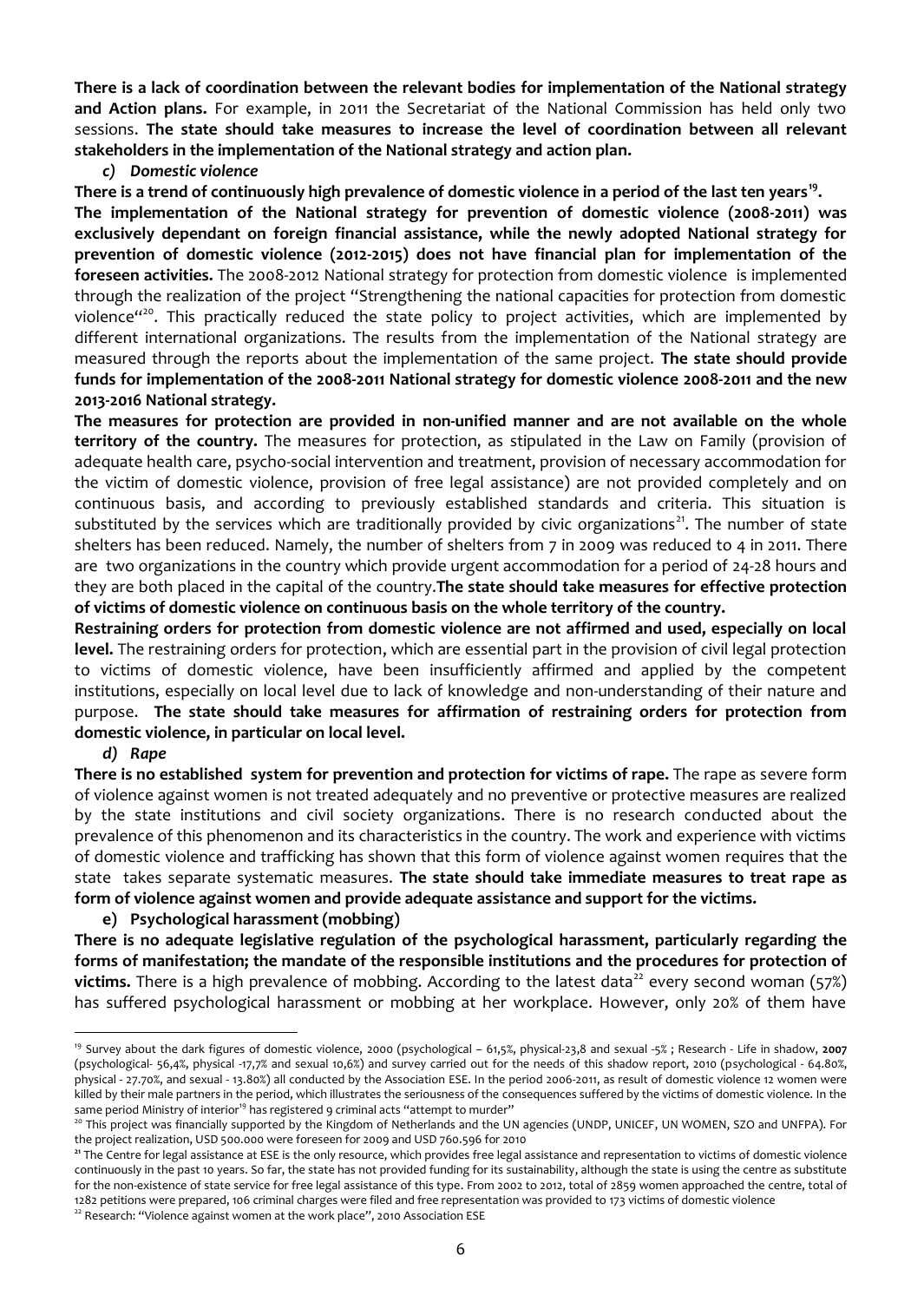undertaken formal reaction<sup>23</sup>, mainly as a result of the identified deficiencies in the legal framework. The **state should review and supplement the legal provisions on mobbing, take measures for bigger affirmation and introduce those measures for women, as well as generally improve the treatment of this phenomenon.**

## **f) Sexual harassment**

**The sexual harassment is still treated as taboo and there is a lack of measures taken by the state to prevent this form of violence.** There is a low level of reporting of sexual harassment; only 17.1% of women have reported sexual harassment, however, only 30.9% of them have undertaken formal reaction<sup>24</sup>. The **state should develop and undertake measures for informing all relevant institutions, including the public, about the seriousness and consequences from sexual harassment.**

## **Article 7 - POLITICAL AND PUBLIC LIFE OF WOMEN**

**There is lack of measures and activities specified by law, which should aim to encourage and support women candidates at presidential, parliamentary and local elections.** According to women, family obligations and the negative attitude towards women who deal with politics are two main reasons for their non-participation in politics. Special funds, which would encourage women to run for elections, i.e. for their participation in public and political life in R. Macedonia, still do not exist. In addition, there have been no campaigns or implemented educational activities aimed to encourage women to run at elections. **The state should prescribe legal measures and activities that encourage and support women to run as candidates at presidential, parliamentary and local elections.**

**There is absence of women as mayors.** On the local elections in 2005 three women (3,5%) as mayors were elected, whereas in 2009 not a single woman was elected for mayor<sup>25</sup>. The state should foresee adequate **measures that ensure participation of women at mayoral positions.**

**There is low representation of women in the executive branch of government in R. Macedonia that is, as ministers and deputy ministers<sup>26</sup>. The state should take measures and activities to increase the representation of women in the executive branch of government, i.e. as ministers and deputy ministers.**

## **Article 8 - PARTICIPATION OF WOMEN AT INTERNATIONAL LEVEL**

**There is a dissatisfactory and inadequate participation of women in executive<sup>27</sup> and legislative<sup>28</sup> branch of government at international level.** The provision on respecting the equal opportunities principle exists only with regard to the appointment of ambassadors of R. Macedonia, and such provision does not exist with regard to other levels of representation of the Government of R. Macedonia at international level, such as general consul, special representative, honorary consul, deputy head of the diplomatic representative office and acting deputy. **Measures and activities should be taken to ensure adequate representation of women in executive and legislative branch of government at international level.**

### **Article 9 - CITIZENSHIP**

**The gender-sensitive approach is still not fully implemented into the procedure for evaluation of the request and approval of the asylum/refugee status of women who seek asylum.** The procedure for personal questioning and interpreter of the same gender are generally observed. Nevertheless, there are cases when male inspector is working on the case of a woman asylum-seeker and female interpreter is provided when possible. The police officers who are making the first contact with the asylum seekers usually do not have sufficient knowledge about the procedure (gender sensitive approach) for

 $23$  99.6% have taken personal reaction and 98.2% undertaken informal reaction.

<sup>&</sup>lt;sup>24</sup> 100% have taken personal reaction and 89.2% undertaken informal reaction

<sup>&</sup>lt;sup>25</sup> State statistical bureau, Women and men, 2010

<sup>&</sup>lt;sup>26</sup> During the period from 2006 to 2011 there were three compositions of the Government. In the composition of the government appointed in 2006, there were three women appointed as ministers from total of 21 ministerial positions and one woman appointed as deputy minister from total of 14 deputies. In 2008, from total of 22 positions only two women were appointed as ministers and from total of 15 deputy positions only three women were appointed as deputies. In 2011, from total of 23 positions only three women were appointed as ministers<sup>26</sup> and only three women were appointed as deputy ministers (from total of 15)

<sup>&</sup>lt;sup>27</sup> At international level, from the total number of 37 representatives<sup>27</sup>, at level of ambassadors, only two women (5,4%) represent R. Macedonia at this level<sup>27</sup>. At the level of general consuls, from total of nine general consular offices<sup>27</sup> not a single woman represents R. Macedonia at this level. From total of eight permanent missions in international organizations<sup>27</sup>, only two are represented by women - acting officers (acting officer at the permanent mission of R. Macedonia at FAO and acting officer at the permanent mission of R. Macedonia at the Council of Europe)

<sup>&</sup>lt;sup>28</sup> In the parliamentary composition from 2006-2008, one woman was head and another woman was deputy head of delegation. During the period 2008-2011, there were no women who were heads of delegations, and there was one deputy head of delegation. In the current composition of the parliament for the period 2011 -2015, two women are heads of delegations and one is deputy head of delegation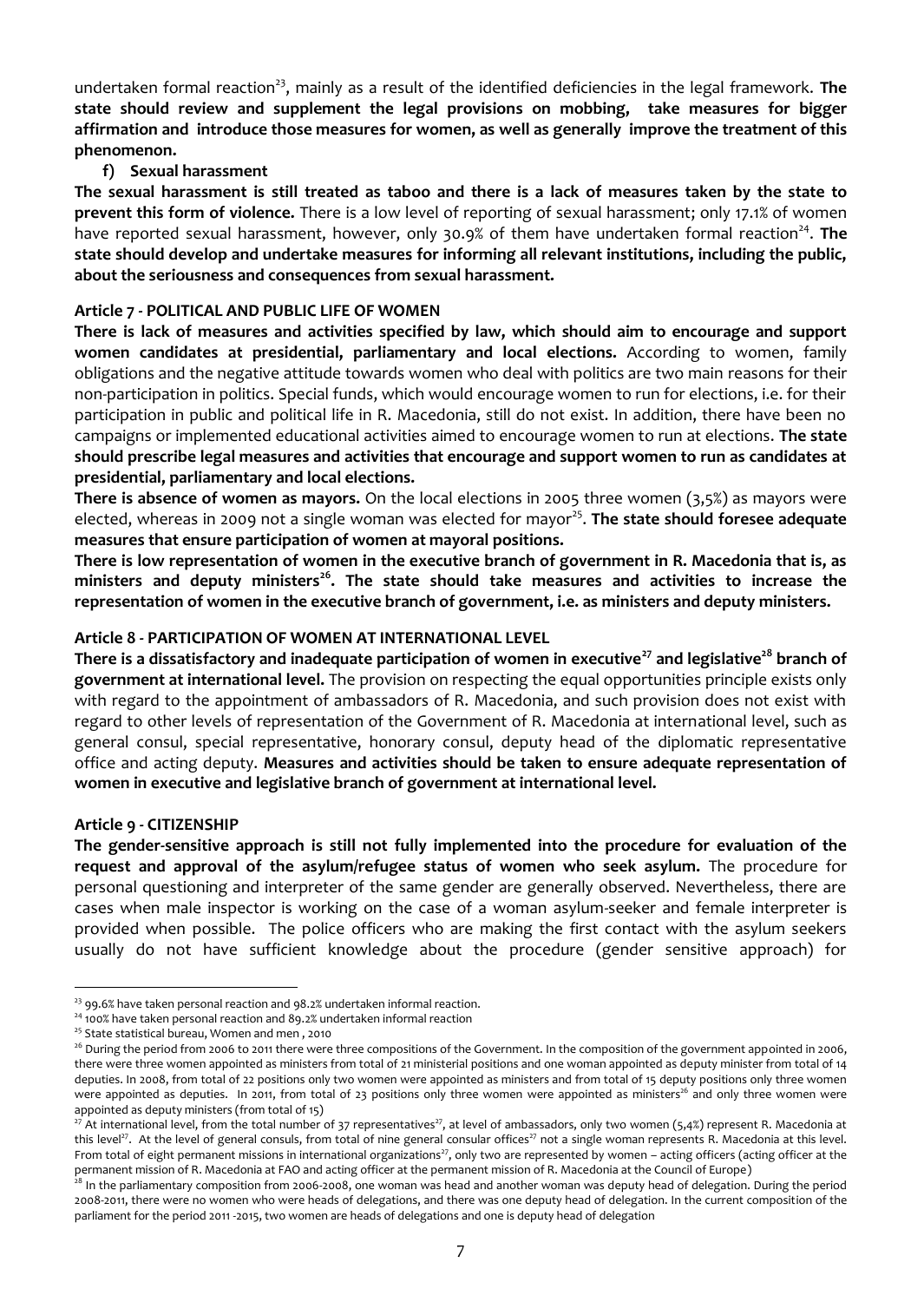acknowledgement of the right to asylum and have no Tshpe eastical stato tuit dde take concrete measures to fully imsnephi**sm** the apper open the procedure of the refugee/asylum seeker status.

#### Article **EDOUCATION**

There is insufficient coverage and inclusiveness cess Degis psitenmaned adoum primary and secondary education (introduced in 2007), the situation enrolled and completed the education and the respective gender s education are insufficient the efficing the coverage and inclusiveness, in groups. According to  $\hat{s}^9$ omhee amanhydsaetspry secondary education, in general resulted in  $\hat{s}$ increase in the numbers of enrolled students, lehopworweation on that hecoloning primary education, only around 89% continued with secondary educ situation can be seen in the prevailing patriarchal norms, in parti unfavorable infeasftinuacntouiral limitations; the language of the  $T$  mea  $\mathsf{is}$ ctraittey g should increase coverage and inclusiveness of girls in the educati minority groups.

There is a dissatisfactory levelheoge integrate perspective into text books curric lithat is: invisibility of women in the history, literature and s inequality and selectivity in depiction of men and women; fragmenta women scientists, writers etc. aree singihegout iosulicans an unimpaulization, i.e. male gender and cosmetic surpassing of marginalization through posters, textbook The veet rest) eshould integrate gender perspective into curricula.

## Article EMIPLOYMENT

There is pheirg the ntage of men s share in the total number of inactive population and big number of inactive population and big numbers of inactive population and big numbers of inactive population and big numbers of ina women who work as unpaid  $A$  almost wat keorfs the unemployed popauleation women. Women are represented with 64% in the category of inactive The biggest participation in the inactive populati<sup>3</sup>on Tsheofpatheicgipatipor women in the active populat390% acc2o01% tsess than men (men participate with 61%). percentage of women and men in the total active and inactive popula period from <sup>2</sup>t 202  $\mathcal{C}$ . The state should take concrete and proactive emeasur of unemployed women, to reduce the rate of inactive women and wome There is increase in the percentage of informally employed women formally employed women and men and lyfogroup and  $\overline{\text{w}}$  be treated for lower participation of women in the total employed population has remain  $200^{\circ}$ 6to 2011. The number of formally employed men is bigger than t women, and the onfumbor enally employed women is lower than the numbe womenhe state should take concrete measures for protection and re women in R. Macedonia, i.e. reduction of the number of informally er There are differences in the enjoyment of labor reilvaattisesencstoTiningehts staitne th should introduce concrete legal provisions that guarantee the labor private sector.

The principle adfpay for work with equal value lass gree twage poes between the control of  $\alpha$ and female employees exists, mainly in the priva-sekillened to males use that he that are higher than-stkhiolseed owfolmown; dee stap bitcer loit tulupational segregation the fact that women display higher hü<sup>5</sup>m **aMorceapviotal indicatogeness**t perce

 $3131,4\%$  of the total inactive population in 2009

<sup>&</sup>lt;sup>29</sup> Achieving Gender Equality in M**áocredoRneia**, ear Chentend Po,lic 200<u>Mblatkp:in/giwww.crpm.po</u>rg.mk/w content/uploads/2012geb.d/equiaelinty gcedonia.pdf

 $\overline{^{30}$ The invisible gender: analysis od secondary ,teX $x$ attbeorokas Kla**odioniko General Alexano e**n tis

 $32$ In 2006, ttoivæl paccpulation is 892.000, and inactive is 727.000

 $33$ In 2011, total active population is 937.326, and inactive is 721.854

 $^{34}$ In 2006, the total number of employees is 570.000. Number of employed women is 218.310, an  $35$ The FYROM Decent Work Count201Brogramme 2010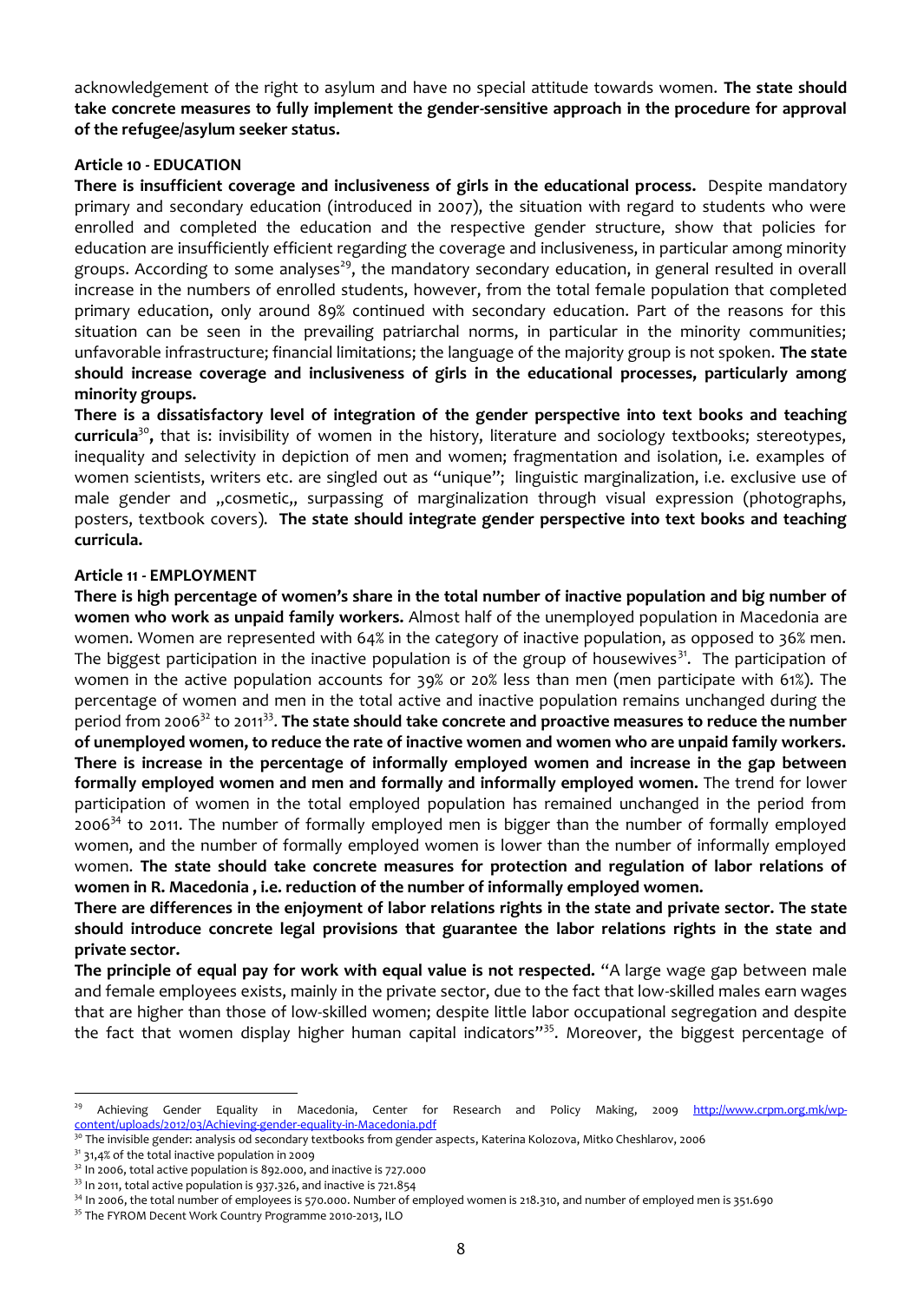employed women receives lower th<sup>3</sup>åñihtehestænvter**ageuseilaak**e adequate m complet perets for the equal remuneration principle for work of equal va The segregation of women in certain sWe omogen as a trill of the seignt perfollongent in of health and s $\delta\%$ i**eduwat**kon and public adminis $^3$ fræntidoammanatobroy'e fseonosi**e**l protectloThe state should reduce the existing segregation of women introducing quotas for employment of women in sectors where they ar

#### Artic<sup>1</sup> **2**HEALTH REOR OMEN

There is cneuffcoverage of women with primary gynecological health and small  $\omega_{\text{MWNS}}$  59.9% of the wome $_{\text{advø}$ eoslobeisted his coverage is to among women from  $40\mu$  Sailg arteaant factor for the accessibility of gynec the distance from the services to <sup>4</sup>th  $\overline{e}$  head ate fsheosuid deningeroduce mea enable universal coverage of women with gynecmonlaorgyichaelastehrvoi**aes ono** whole territory of the country.

There is low rate of usage of contraception (oral hormonal contrad women in the reproductive period, which leads to the situation of hat a method, in particular among **maaithed institutions** that perform abor insufficient counseling for the women in terms of contraception us procedurTehe main reason for the low anateptioon uisse tohite cloanto for knowled women about their efficiency and the possible harmful effects to hea they were prevented to use contraception, and the main reasons a consequence the at the inductional the partner to use continently continently continently continently women in reproductive period had at least o<sup>4</sup> $\hat{\eta}$  efradomorwhich in the mation of theiry (57,6%) performance it is in the period when married. The most frequenthee assombion apertheeminap soc $\frac{1}{2}$  and  $\frac{1}{2}$  conditions for raising a child  $(33, 2\%)$  and the fact that that period of time be state is hould introduce a comprehensive network counsing services for reproductive health and family planning and availability of contraception, such as placement of oral hormonal co medicines of the Health Insurance Fund ctoin Macter of Larianes of duhe contraception and condoms. The state should take measures to intro health institutions which perform abortions.

There is absence of comprehensive system for healphthodeuchd icvaetionne, a liti neither for young people nor for vulnerable groups of citizens. The comprehensive health education for young people, including sexual and reproduction for  $\alpha$ should introduce spærgientedand heasures for health education, includ reproductive health of vulnerable groups of population (rural populat other socially and health vulnerable groups).

### Article ECONOMIC AND SOCIAL LIFE

There is no-disaggregated statistics with regard to all separatheatchesteg social allow wah ides the procedure for exercising social protection rights is Most often, men are the tshotled especional  $4^3$  we off the fact further contributes to that women neither have access to those funds nor right tsotadtee scheouhld

 $36$ The biggest number of employed women (over 70%) receive salary which is not ry er 31, han the conformed control to the group that earn salary at the 2 a0m0olu MtKD:pm20890%01in the group 8thOa0l0e MonKhDfroammd5f.0n0a1lly 19,9 belong to the group that earln6s.0f0rom MKD.00m2.00m2.00amlwear average net 199a banMaK Dwaasnd in De2lo9dmBhber amounte 210 to 4M6KD tiso with noting that in the past s2e%oforbaley beatrasl, raubnobule rofpeuonpe lme phloayweed not receive salary

 $3722.804$  men 2000 \$00  $45.791$  d men 2000 9

 $38$ The number of employ $2e$ 0d0i $\cdot$ 63108 $m$  zeafmi $\cdot$ 1049 men 20n09

 $3911.7$   $\sqrt{27}$  m e n 20n0  $\frac{1}{20}$  n d 2.60  $\frac{1}{9}$  m e n 20n0  $\frac{1}{9}$ 

 $4048,7%$  of the women from rural and 63,3% from the urban areas have selected their chosen gyr  $41$ Only 25% of wognyen ne choal originst in their vicinity

 $^{42}$ Assessment of the situation regardicntgves eheau allthanach of enpigohols of the Prp BipulantioPhaAisho oReNikation ESE 2009-2010

<sup>&</sup>lt;sup>43</sup>State Statistic<u>alltp:u//www.www.stat.gov.mk/pdf</u>/D0a1ta/ab1o.u112.a1d5ur**les bwehe**ficciaries of social welfare are the following cabteengeofricei**ar**ies with beha, pihoyr**s**ailc**ells aomodernsentanla deis iaabil**yity) eprived beneficiaries, older and othAccroording to the available 2002 for 2009, on elly 2008 bootlowers of this right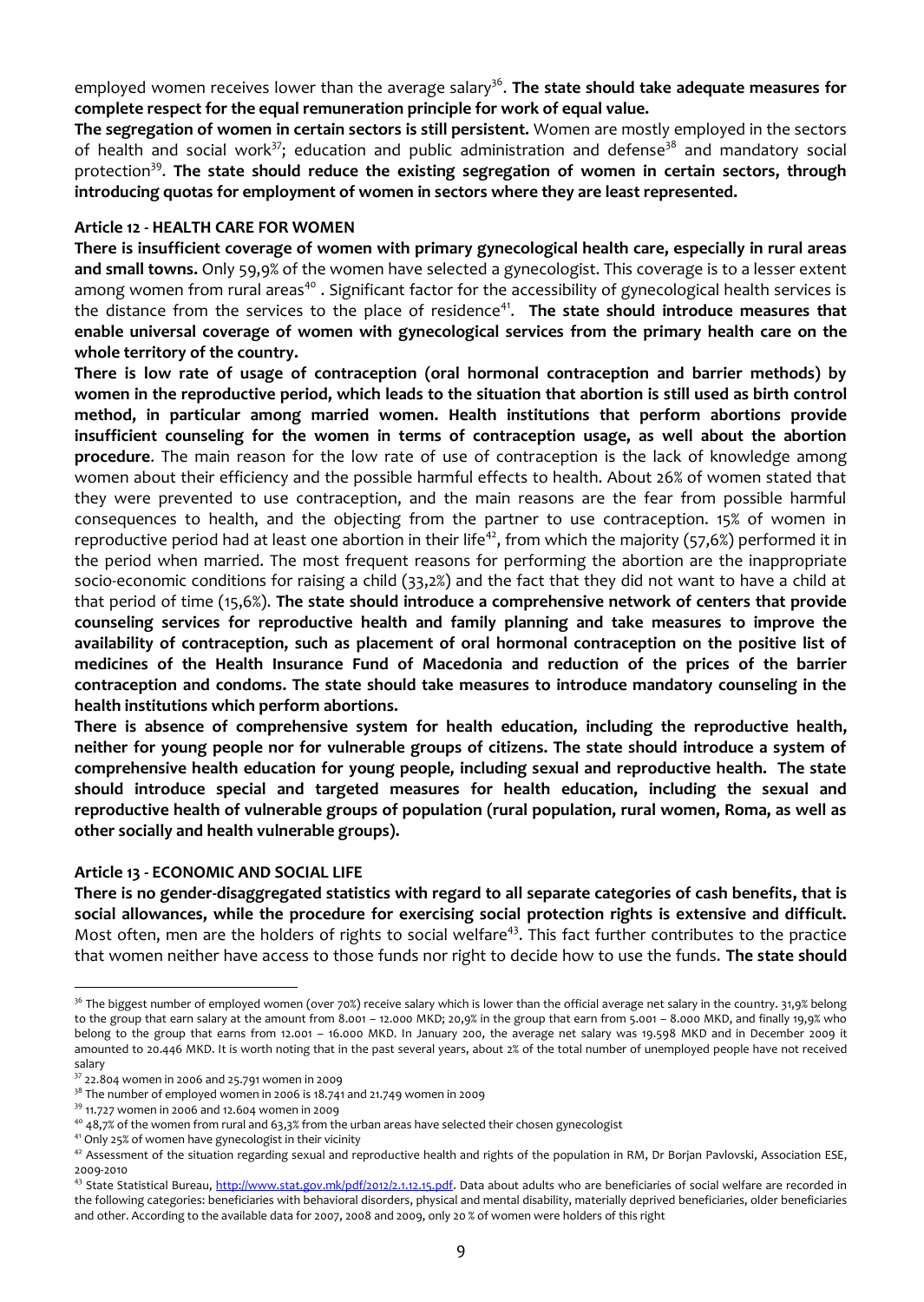**provide the available statistics disaggregated by gender and divided in all categories of social cash benefits and other social welfare rights, and provide free, simple, efficient (without extensive documentation) administrative procedure for exercising social protection rights.**

**There are obstacles that prevent women to fully enjoy their economic rights.** The main limitations for unhindered inclusion of women in economic life are the traditional values (18.80%) and lack of property in the name of the woman (17.50). **The state should address obstacles that women face with respect to economic rights and to implement measures to encourage and support women's entrepreneurship, including the provision of trainings and access to credit.**

#### **Article 14 - RURAL WOMEN**

**There is lack of measures and activities which would encourage the rural woman to participate in political and public life.** Unlike urban women, rural women to a lesser extent are members of political parties and civic organizations<sup>44</sup>. The state should take measures and activities for the purpose of encouraging the **rural woman to participate in political and public life.**

**The right to health, in particular reproductive and sexual rights of women is rural areas is limited.** The closest gynecological clinic for 32,4% of rural women is at more than 10 км distance from their residence. Every fourth woman from rural area stated that there are problems regarding the access to services for abortion. Almost half of the rural women have to consult their husband if they want to see a doctor. Preventive health program for mandatory and free PAP test for all women is not known to 27% of rural women, while 12,7% have used the preventive program and made free PAP test. **The state should enable the exercising of the right to health, in particular the reproductive and sexual rights of rural women.**

**There is a lack of serious and systemic measures for employment of women from rural areas, in particular for elimination of the obstacles they face.** Rural women are dominantly housewives (28,8%); employed (17,6%); unemployed who seek employment (16,1%) and unemployed who do not seek employment (5,8%). Contrary to urban women, they are only to a bigger extent represented in agricultural work, selling and seasonal work. The attitude that career making and motherhood are contradictory is more prevalent among rural women and lack of measures for harmonization of the family and professional obligations of women are contributing to this situation. **The state should establish and eliminate the barriers that prevent the economic empowerment of rural woman.**

**There is dissatisfaction among rural women regarding the acquired educational degree.** Rural women have dominantly completed secondary (34,8%) and primary education (31,5%)<sup>45</sup>. However, dissatisfaction from the acquired education is bigger among rural women (35,8%). **The state should introduce special measures to enable the rural woman to acquire the desired educational degree.**

**There is lack of systemic measures for economic empowerment of women from rural areas, in particular elimination of the obstacles they face and the number of women who use certain types of financial support for agriculture and rural development is low.** Almost every second woman from rural areas thinks that there are obstacles which prevent women to start their own business or to participate in other economic activities. There are several reasons that contribute to this situation: home and family obligations; the perception that a woman can deal with business is unacceptable; non-possession of property and lack of support from the family. As for the women farmers, despite the fact that regional offices of the Ministry of agriculture have established network of advisors to help women farmers in the creation of business plans and provide assistance regarding the applications for the public calls, yet from total of 125 concluded contracts within the IPARD Program<sup>46</sup>, only fifteen have been concluded with women<sup>47</sup>. The state should eliminate the barriers that prevent the economic empowerment of rural **woman and take measures to increase the number of women beneficiaries of certain types of financial support in agriculture and rural development.**

<sup>44</sup> 8,5% of women from villages as opposed to 12% of women from towns are members of political parties. 3,3% of women from villages as opposed to 7,1% of women from towns are members of civic organizations.

 $45$  Followed by 10,3% who have not completed primary education; 9,7% with high education; 3,9% without education (can read and write); 2,7% with higher (college) education and 0,3% with completed master studies

<sup>&</sup>lt;sup>46</sup> Instrument for Pre-Accession Assistance for Rural Development

<sup>&</sup>lt;sup>47</sup> Because the beneficiaries of these contracts are not disaggregated according to gender, the stated number was established on the basis of general data of the individuals who are beneficiaries of the contract, excluding legal entities (no data whose is the ownership)